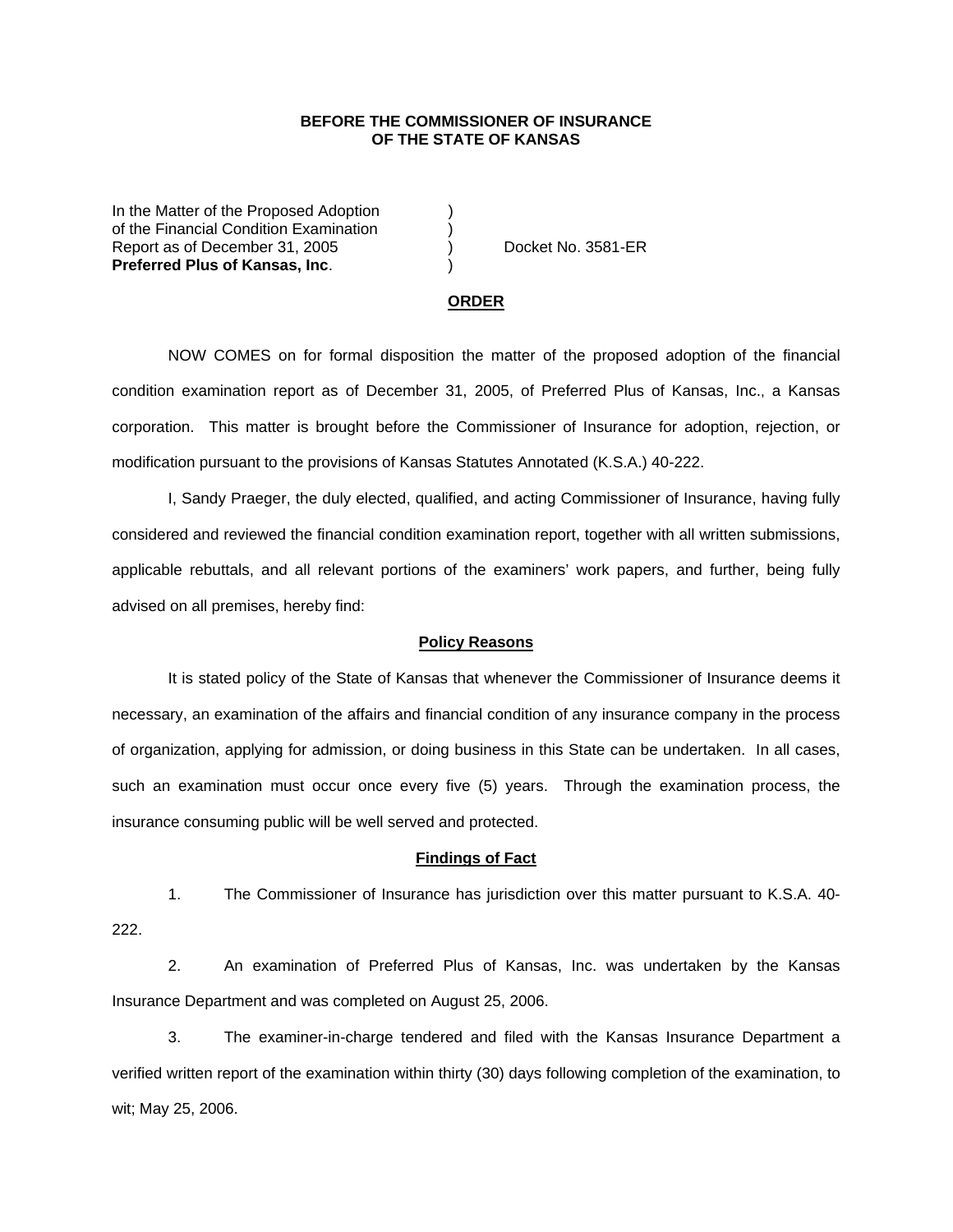4. Following receipt of the verified report, the Kansas Insurance Department transmitted the report to Preferred Plus of Kansas, Inc. on August 25, 2006, with a duly executed notice advising the company of its opportunity to prepare and submit to the Kansas Insurance Department a written submission or rebuttal with respect to any and all matters contained in the report. Preferred Plus of Kansas, Inc. was further advised that any written submission or rebuttal needed to be filed with the Kansas Insurance Department no later than thirty (30) days after receipt of the verified report.

 5. Preferred Plus of Kansas, Inc. filed a written acceptance of the verified report on September 8, 2006.

6. Based upon the written submission tendered by Preferred Plus of Kansas, Inc., the company took no exceptions to matters contained in the verified report.

 7. Within thirty (30) days of the end of the time period allowed for written submission or rebuttal, the Commissioner of Insurance fully reviewed the report, together with all written submissions and rebuttals provided by Preferred Plus of Kansas, Inc.. The Commissioner of Insurance further reviewed all relevant workpapers.

 8. No other written submissions or rebuttals were submitted by Preferred Plus of Kansas, Inc..

# **Conclusion of Law**

9. K.S.A. 40-222(k)(2) provides:

"Within 30 days of the end of the period allowed for the receipt of written submissions or rebuttals, the commissioner shall fully consider and review the report, together with any written submissions or rebuttals and any relevant portions of the examiners workpapers and enter an order:

- (A) Adopting the examination report as filed or with modification or corrections. If the examination report reveals that the company is operating in violation of any law, regulation or prior order of the commissioner, the commissioner may order the company to take any action the commissioner considers necessary and appropriate to cure such violations; or
- (B) rejecting the examination report with directions to the examiners to reopen the examination for purposes of obtaining additional data, documentation or information, and refiling pursuant to subsection (k); or
- (C) call and conduct a fact-finding hearing in accordance with K.S.A. 40-281 and amendments thereto for purposes of obtaining additional documentation, data, information and testimony."